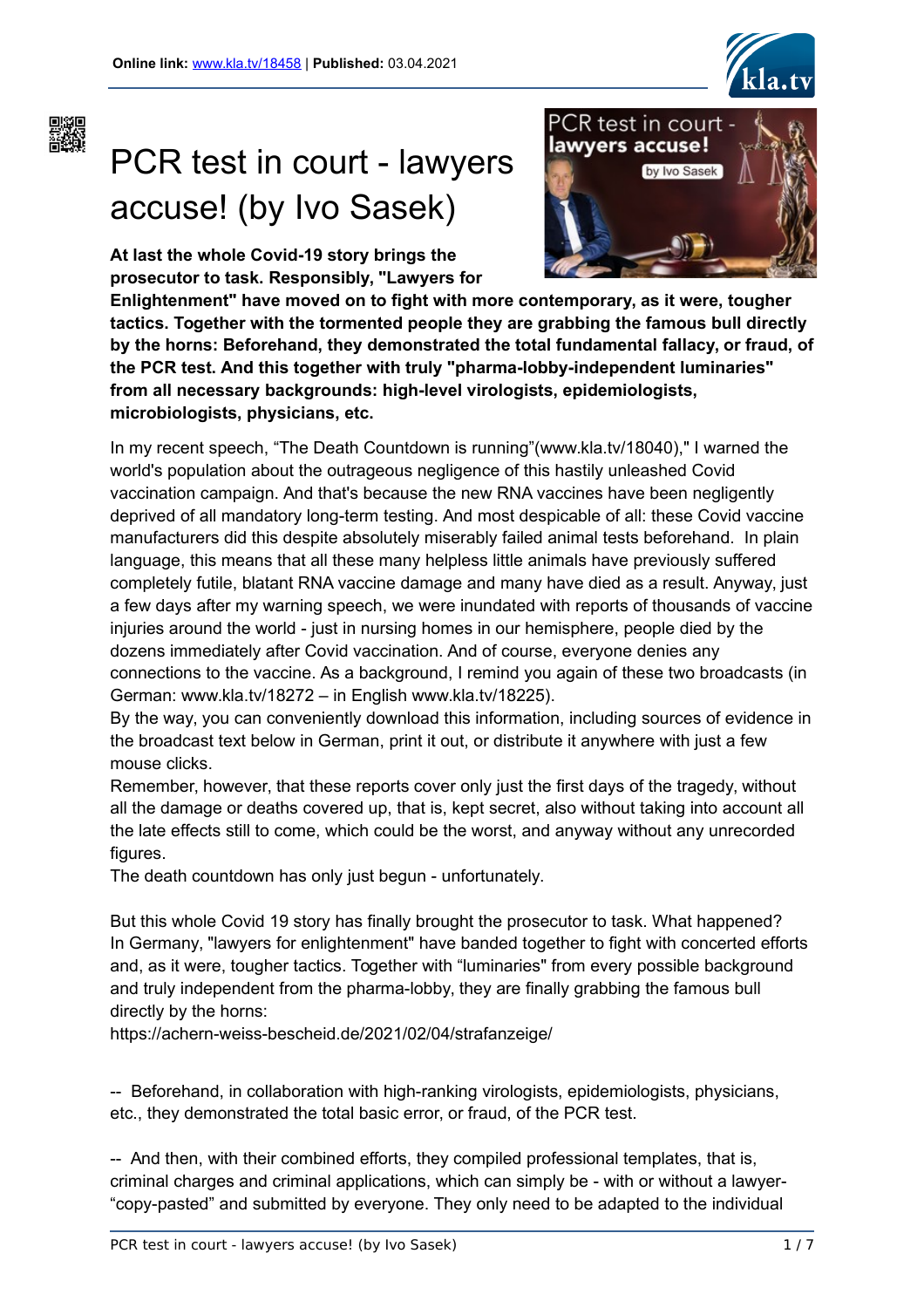

situation, and then submitted to the respective public prosecutor's offices.

Here are two short excerpts from page 4 and page 17 of the indictment, which totals 21 A4 pages:

# Page 44

"In addition, there is so much scientific evidence of glaring deficiencies specifically in the PCR test for Sars-COV-2 that this test simply cannot provide a viable basis for medical curative interventions or infection control measures. These indications are presented in detail in the recently published Corman-Drosten Review Report (see attachment). It details why the so-called Drosten PCR test for Sars-COV-2, on which all currently used PCR tests are based, is not validated\* and cannot be validated."

(\*validated = declared to be legally valid).

On page 19 of the Covid Fraud Criminal Complaint, starting with paragraph 1, it lists in detail "which offenses can even be considered under criminal law", such as:

- Denial of justice (§ 339 StGB)
- coercion (§ 240 StGB)
- negligent bodily injury (paragraph 223.229 StGB)
- severe form of endangering the welfare of a child
- negligent homicide (paragraph 222 StGB)

#### but also

- deprivation of liberty (paragraph 239 StGB)

I think there is still more, which may be considered.

-- Also in the case that a public prosecutor's office, despite irrefutable facts, reacts evasively or dismissively, the "Lawyers for Enlightenment" have already taken precautions; namely by means of another available template - in the form of an equally professional letter of objection.

-- Based on this fundamental preliminary work alone, more than 140 laypeople already filed their personal criminal complaints and criminal charges against the foremost accomplices of the Covid 19 fraud - so something surely is going on. Every criminal complaint can be published and commented on the Internet pages of the "Lawyers for Enlightenment"! And so the entire conduct of the criminal complaint is always transparent for everyone.

-- Other similar groups of respectable lawyers, jurists, scientists, etc... have already been formed, with the same goal and at least equally equipped. Inform yourself about it in the net.

In short, at the bottom of the program text is a link that will take you directly to the original professional templates

(https://achern-weiss-bescheid.de/2021/02/04/strafanzeige/)

You can also copy the February 2021 version in German from there or download it at the click of a button and redistribute it wherever you go.

Since the whole "pandemic", according to the criminal charges, is a provable, fundamental fraud, which harms just about everybody, literally everybody, it should not be difficult for the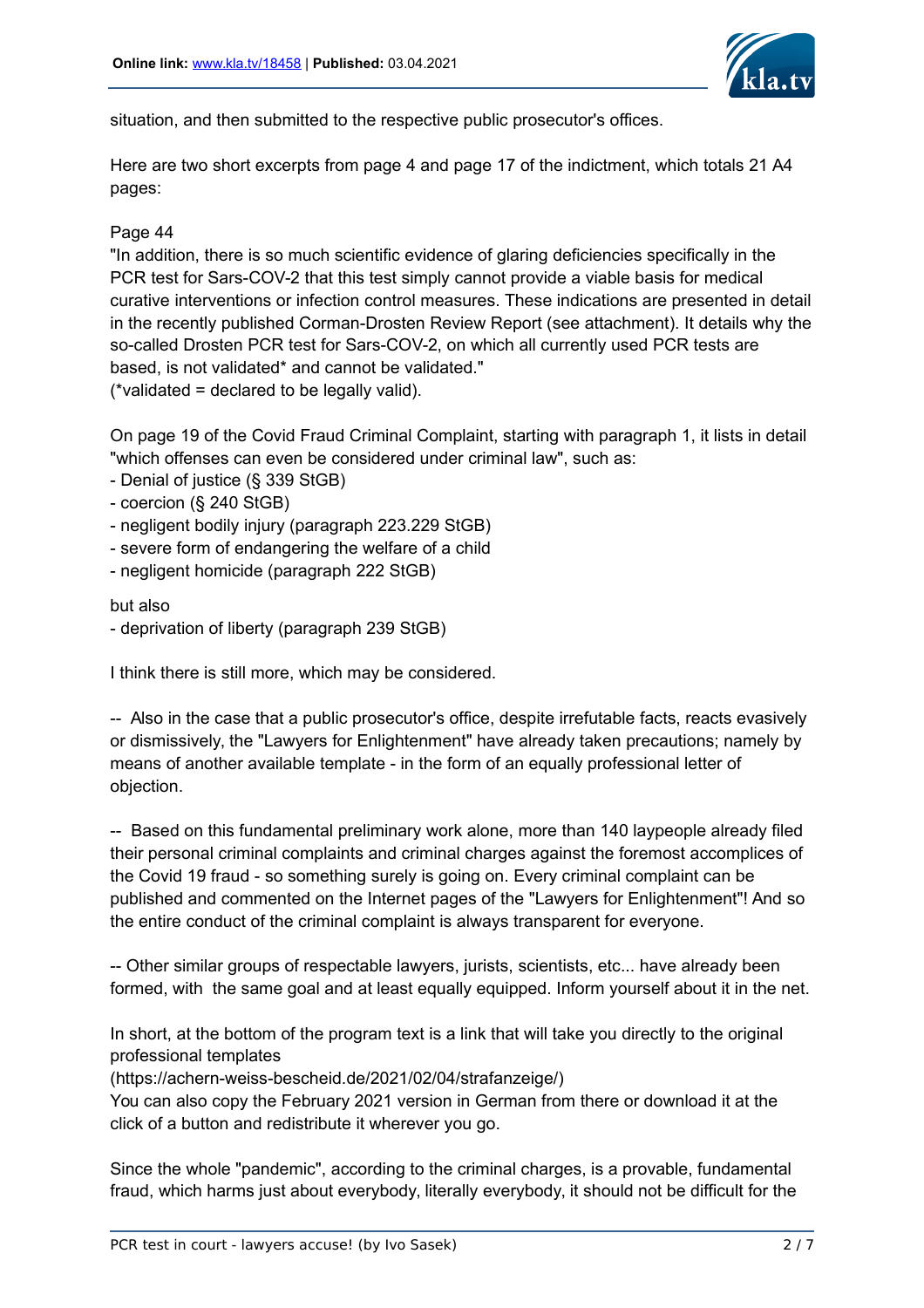

Swiss or Austrians to apply these criminal charges or criminal complaints to their own law. For the time being, these "small adjustments" still have to be worked out. Anyone who has already made these adjustments, however, is welcome to send them to Kla.TV for general publication - we thank you so much in advance.

However, we ask everyone who participates in these actions to really study carefully these documents prepared by the lawyers in advance and follow their accompanying advice. Anyone who has his or her personal adjustment briefly checked by any specialist before submitting it to any public prosecutor's office has certainly done nothing wrong.

Now that we have provided you with the necessary legal means with these publications, we hope that you too, together with your acquaintances, can draw your own appropriate conclusions.

However, there is far more potential for criminal charges in the whole Covid fraud story. First and foremost, Big Pharma must finally be held accountable for all their deliberate deceptions and misleading. That finally has to happen! Nobody knew better than Big-Pharma from the very beginning that the whole mask story based on the misleading PCR tests would only serve their wayward profit maximization! Despite all of this, they continue to rake in billions in profits with this fake test and mislead the entire world into these lockdowns. For this willful income fraud - I'll call it that - Big-Pharma as a whole must be held legally accountable. It must repay its negligently enforced trillion-dollar profits to the defrauded peoples. We must demand this! As the main culprit for the senseless lockdown catastrophies, it must also be punished for all the damages to the people worldwide. Nobody knew better than Big-Pharma how unpredictable and life-threatening these hasty Covid vaccinations are, or at least can be. Endangering the common good, and defying every warning from independent experts, it nevertheless administers and markets its unpredictable toxic cocktails everywhere, and in an extremely negligent manner, until now.

Therefore, I call once again upon you lawyers, from the little known lawyer to famous lawyers:

Please rise up now, leave your comfort zones and do your duty, even if it was your martyrdom! For the common whole, it has to be done now!

Compile corresponding and necessary criminal charges as templates for the public prosecutor's offices of every kind, where necessary!

The world needs you now! Don't leave it in this quagmire, don't leave us in this quagmire! You were born to rescue it!

Please go down in history as heroes and not as cowardly deserters!

-- Also, think of those traitors of their own nation, who purposefully facilitate the takeover of their own country and all national states by eccentric foreign world leaders through the pandemic-panic.

Jacques Attali, for example, presidential advisor and mastermind of the elites in France, or also G8 enablers, dared to do so as early as 2009, in a media article that can still be read today in the press. He openly expressed the following monstrosity... - By the way, at that time it was still about the scaremongering around the swine flu. Listen to him: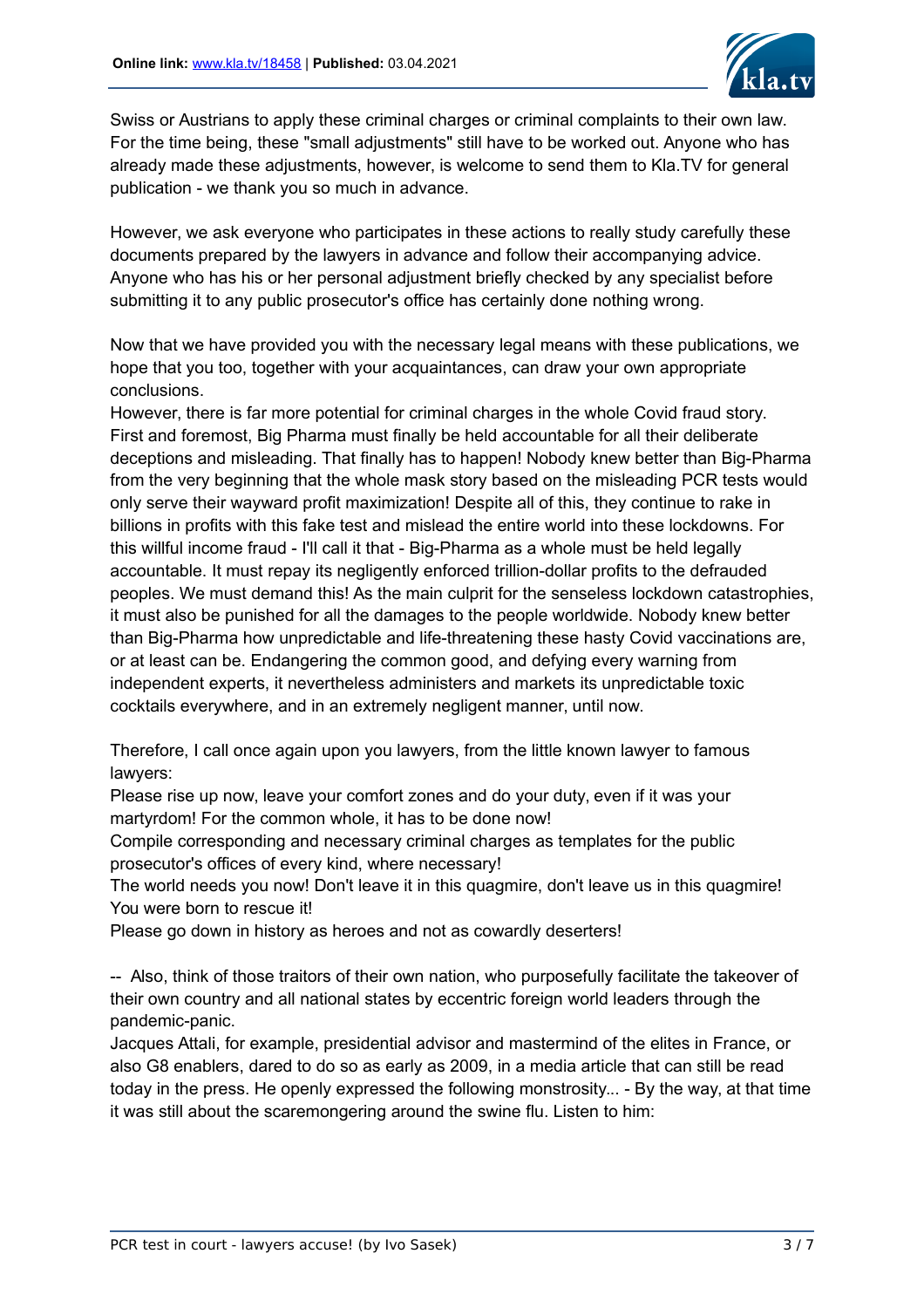

"History teaches us that humanity only develops significantly when it is truly afraid. The onset of this pandemic could trigger one of these structured fears. Then we will be able to create the basis for a real world government much faster than it would have been possible solely on economic grounds." Paul Schreyer

-- Such statements constitute nothing less than a criminal offense of genocide or open incitement to treason against the country and the state! Do you see that? Also "Lawyers for Enlightment" might want to write criminal charges and draft criminal applications to that end against such uninhibited conspirators. Because such conspirators, for decades, have been behind the scenes at the top of highly acclaimed democracies and are trying to constantly force new regulations and laws upon democratically oriented peoples, manifestly without their knowledge and against their will.

-- Last but not least, "Lawyers for Enlightenment" might also want to draft a criminal complaint against the entire global capitalist class, big time! Hundreds of reputable enlightened people gave enough reason for this, like none other than the renowned Catherine Austin Fitts. She is the founder and director of Solari Report, a former investment banker on Wall Street. And as a whistleblower at the front line, she has testified to the following monstrosities:

"What the global capitalists have realized was that they have a problem. And the solution for this problem is the destruction of independent income of small and single businesses. Lockdown is an economic war.

Since April we've seen global billionaires increase their net worth by 27%. What that says is this has been a very successful global economic war.

Because which you're having is the sort of global capitalist class... I shouldn't call it capitalism because it's not...it's much more economic to totalitarianism... They've been able to consolidate phantastic amounts of economic wealth - not just by deleting the income of the middle class and consolidating it into their companies..."

Source: www.youtube.com/watch?v=c-5IeUtzVNE

See! And these testimonies have long since been shared by hundreds of high-ranking enlightened people. Now, if that's not enough ground for more criminal charges then tougher stuff is needed.

Please share this knowledge, especially this broadcast, as far as you can. Call lawyers you know to duty, and also continue to supply us with indispensable information material, but also with elaborated criminal charges and the likes.

I say, in our common fight for enlightenment, cordial thanks to all of you!

I am Ivo Sasek, who's been standing before God for 43 years.

**from is.**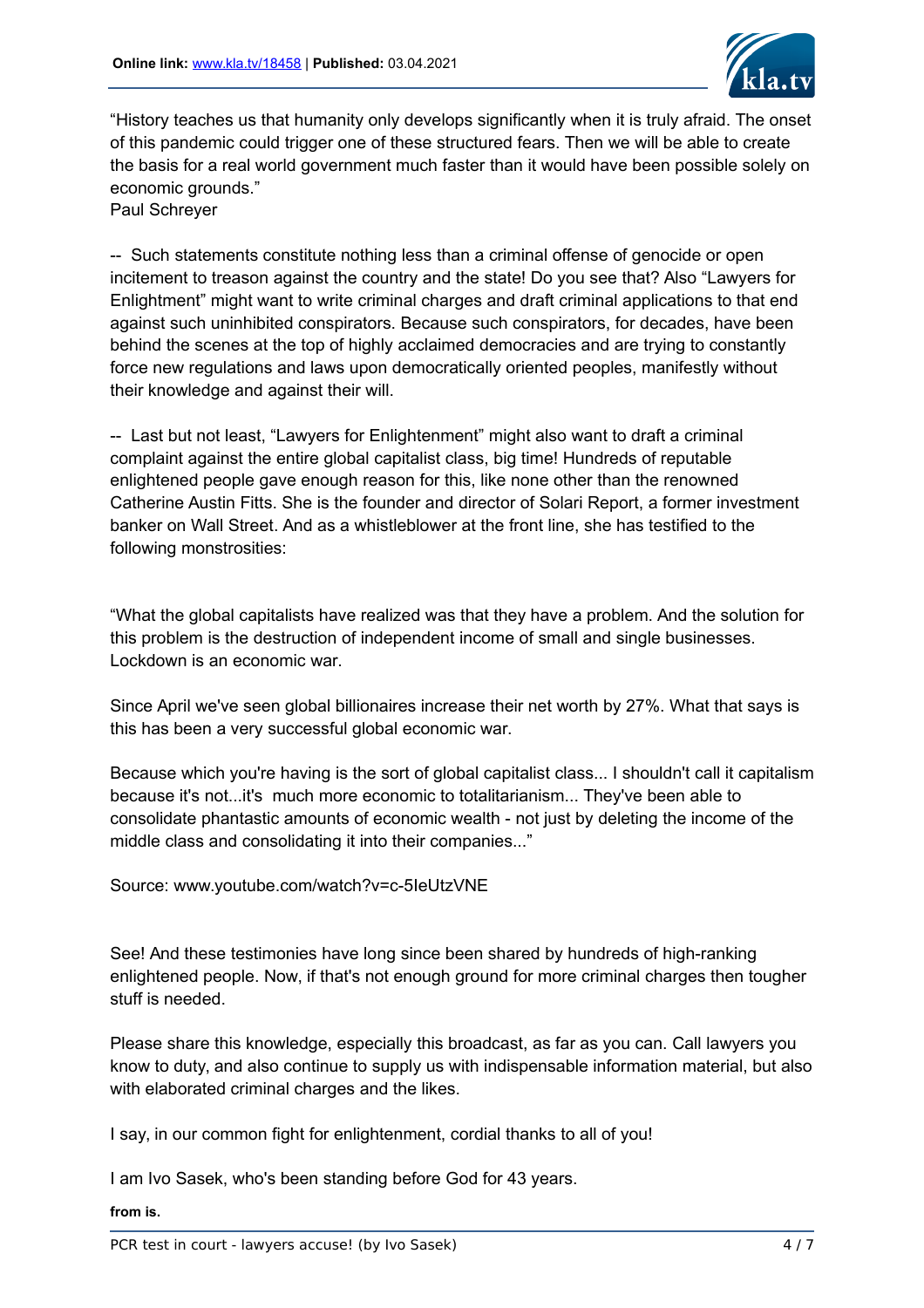

### **Sources:**

The unexplained death's of elderly after Covid vaccinations.

Deaths of seniors after vaccinations: 8 dead in Miesbach nursing home

[https://www.br.de/nachrichten/bayern/impfung-kam-zu-spaet](https://www.br.de/nachrichten/bayern/impfung-kam-zu-spaet-)acht-tote-in-miesbacher-pflegeheim,SMZI02Y 13 Tote in Leverkusener Altenheim. Sie erhielten vorher die 1. Impfdosis.

<https://www1.wdr.de/nachrichten/themen/coronavirus/> leverkusen-altersheim-coronavirus-100.html

15 dead in Leverkusener nursing home [https://www.rtl.de/cms/corona-ausbruch-in-leverkusener](https://www.rtl.de/cms/corona-ausbruch-in-leverkusener-)seniorenheim-15-bewohner-gestorben-4695080.html

Leipzig - 16 deaths - "Am Auenwald", every 4th resident died of or with Corona only a few days after the seniors were vaccinated. <https://www.bild.de/regional/leipzig/leipzig-news/> leipzig-trotz-impfung-16-tote-wie-kamcorona-in-dieses-heim-75447582.bild.html

Emsteker nursing home - 5 dead <https://www.ndr.de/nachrichten/niedersachsen/> oldenburg\_ostfriesland/Weitere-Corona-Tests-nach-Todesfaellenin-Emsteker-Pflegeheim,corona6696.html

Berlin - 6 of 32 vaccinated senior citizens dead <https://www.nordkurier.de/brandenburg/> impf-katastrophe-in-berliner-pflegeheim-1742475902.html

That was already an issue in the Corona Committee if inquiry

[https://2020news.de/whistleblower-aus-berliner-altenheim](https://2020news.de/whistleblower-aus-berliner-altenheim-)das-schreckliche-sterben-nach-der-impfung/

Dessau - 2 dead after vaccination in retirement home <https://www.mdr.de/sachsen-anhalt/dessau/dessau-rosslau/> tote-nach-corona-ausbruch-in-altenheim-trotz-impfung100.html

12 residents and 2 employees have been infected. Doctor claims: Not possible that vaccination could have caused disease <https://www1.wdr.de/nachrichten/westfalen-lippe/> corona-ausbruch-altenheim-roedinghausen-nach-impfung-100.html

Norway - 23 dead after vaccination Zusammenhang mit der Impfung gibt es aber scheinbar keinen.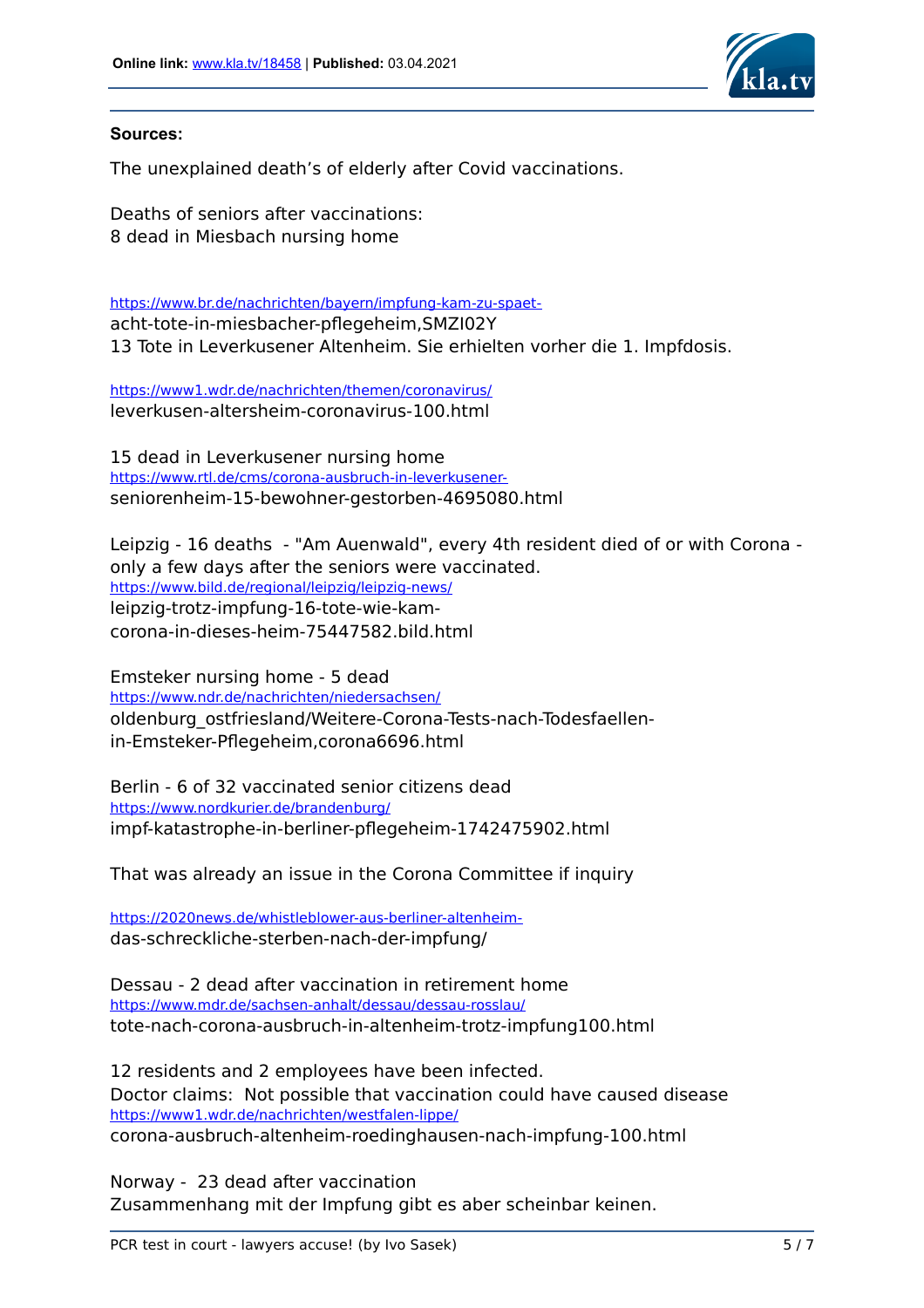

[https://www.zdf.de/nachrichten/panorama/corona](https://www.zdf.de/nachrichten/panorama/corona-)impfung-sterblichkeit-pei-100.html

With the 13 dead in Schwäbisch Gmünder retirement home <https://www.stuttgarter-nachrichten.de/inhalt.coronapandemie> - in-baden-wuerttemberg-13-tote-nach-corona-ausbruch-in-altenheimin-schwaebisch-gmuend.808b4a37-fea6-49e0-baef-fe1a61d450d4.html <https://www.faz.net/aktuell/gesellschaft/gesundheit/coronavirus> corona-impftag-in-einem-pflegeheim-es-gibt-so-vielegeruechte-17149230.html then rose to 18 <https://www.gmuender-tagespost.de/p/1957680/>

Further sources/Links:

Authorities conceal mass Corona vaccine injuries: [www.legitim.ch/post/schockierende-bilder-beh%C3%B6rden](https://www.legitim.ch/post/schockierende-bilder-beh%C3%B6rden-)verschweigen-massenhaft-corona-impfsch%C3%A4den

Why many people will still die months after a Covid-19 vaccination [https://corona-transition.org/professor-dolores-cahill](https://corona-transition.org/professor-dolores-cahill-)menschen-werden-nach-einer-mrna-impfung-sterben

# **This may interest you as well:**

#Vaccination-en - [www.kla.tv/Vaccination-en](https://www.kla.tv/Vaccination-en)

#Pharma-en - [www.kla.tv/Pharma-en](https://www.kla.tv/Pharma-en)

#Coronavirus-en - [www.kla.tv/Coronavirus-en](https://www.kla.tv/Coronavirus-en)

#IvoSasek-en - [www.kla.tv/IvoSasek-en](https://www.kla.tv/IvoSasek-en)

#PCR-test-en - [www.kla.tv/PCR-test-en](https://www.kla.tv/PCR-test-en)

### **Kla.TV – The other news ... free – independent – uncensored ...**



- $\rightarrow$  what the media should not keep silent about ...
- $\rightarrow$  Little heard by the people, for the people! ...
- $\rightarrow$  regular News at [www.kla.tv/en](https://www.kla.tv/en)

Stay tuned – it's worth it!

**Free subscription to our e-mail newsletter here: [www.kla.tv/abo-en](https://www.kla.tv/abo-en)**